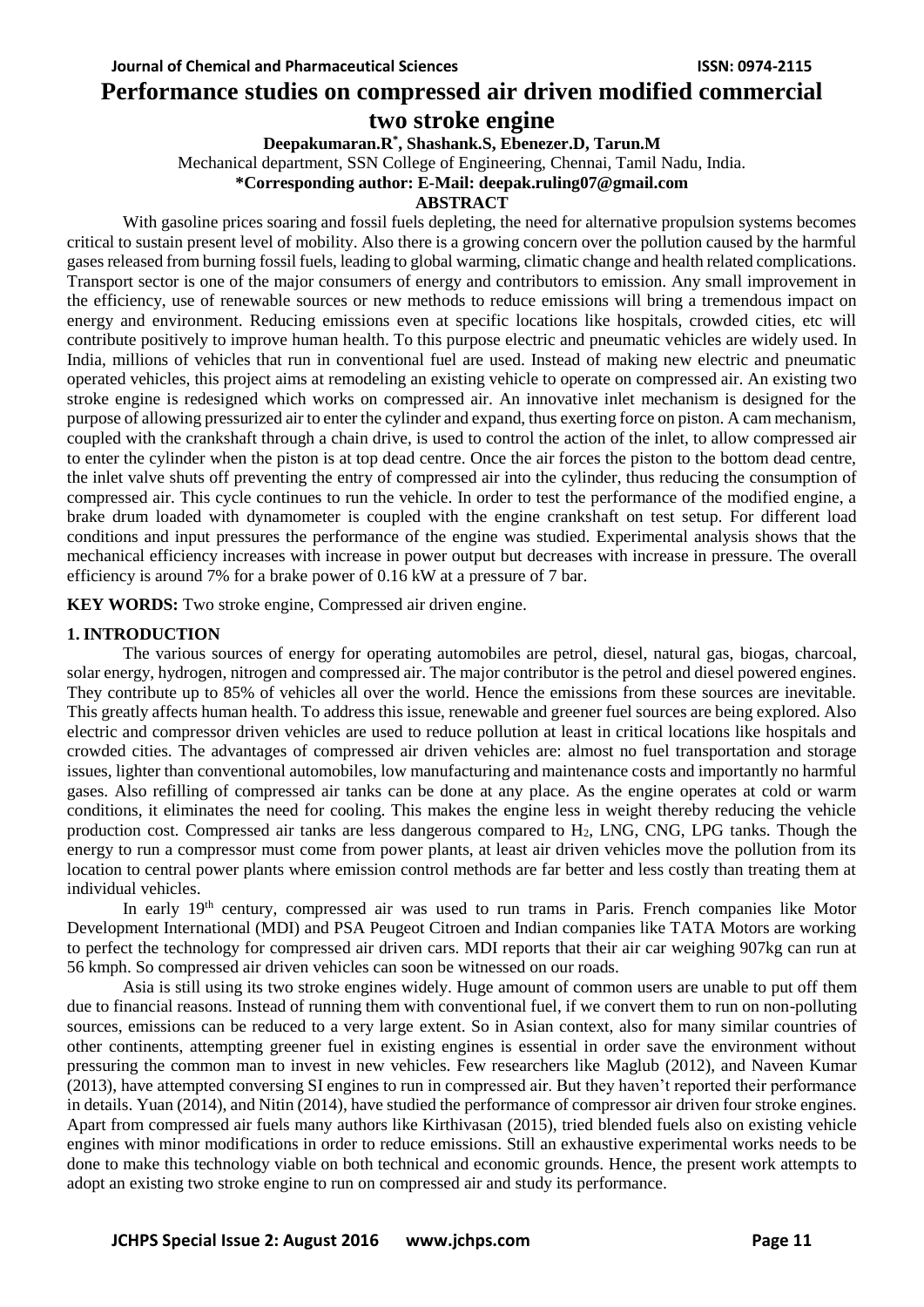# **Journal of Chemical and Pharmaceutical Sciences ISSN: 0974-2115**

## **2. EXPERIMENTAL**

**Design Modifications:** In a conventional automobile engine (IC engine), combustion of fuel is used to supply energy. But here, compressed air replaces the conventional fuels. Hence changes are done to a two stroke conventional fuel engine. The layout of the engine and assembled view of the modified compressed air driven engine assembly are shown in Fig.1 and 2.





**Fig.1. Layout of engine Fig.2. Modified compressed air driven Fig.3 Modified compressor** 



**driven engine with test set up**

The engine that is modified for this project is a two stroke TVS engine of 50 cc capacity. The spark plug is removed from the existing IC engine and is replaced by a novel inlet mechanism designed to allow compressed air into the cylinder over the piston head. A hollow cylinder rod is used with the same thread as the spark plug, so as to reduce work done in fixing the inlet mechanism. Two holes are drilled on the sides of the rod and flexible hoses are fixed to supply compressed air to the engine. A plunger is bored to provide opening and closing of ports and is controlled by cam. The cam shaft is powered by a chain drive that is connected to the crank shaft. The cam design is optimized such that the amount of compressed air that is used in the expansion phase inside the cylinder is minimum, so as to reduce energy consumption, and avoid wastage.

**Working principle:** Air at high pressure is stored in a tank. It is then sent in through the inlet mechanism. The high pressure air forces the piston down (which is the occurrence of the power stroke). Thus, output torque is obtained. The expanded air exits the cylinder through the exhaust port. A part of the engine output power is used to run the cam shaft, which controls the motion of the plunger in the inlet mechanism to allow the flow of compressed air into the cylinder only when required.

**Test setup and procedure:** To test the performance of the engine a test rig was built as shown in Fig.3. The testing setup consists of a frame upon which the engine is mounted and connected to a dynamometer. The dynamometer consists of a belt loaded-brake drum connected to the engine through a shaft, which is used to apply load on the engine. The engine was assembled on the testing setup fabricated. The testing setup is such that any engine can be mounted on the platform for testing purposes. Since an used engine was selected the maximum load applied was restricted to 2 kg. Also the available facilities restricted the compressed air pressure to 8 bar.

A compressor pressurizes air and stores in an air tank. The timing of the engine according to the inlet of compressed air is optimized, such that air is let into the engine only when the piston is at the TDC. When the piston is at the TDC, the flow valve is opened to allow flow of compressed air into the inlet mechanism, and the engine is set in motion. The operation of the cam controls the inlet mechanism to allow compressed air to enter the engine, only from the beginning of the TDC to the opening of the exhaust port. Load is applied to the engine using the dynamometer and engine RPM is noted using a tachometer. Inlet pressure is noted from the pressure gauge fitted to the pressure regulator just before the inlet mechanism of the engine. Manometer readings for air inlet are noted and the time taken for 3 revolutions of the energy meter is also noted.

**Parameters selection:** The primary objective was to test the application of air as an alternate propulsion system and test the modified two stroke engine and test the suitability of the novel inlet mechanism. The maximum compressed air pressure was only 8bar due to limitations in facilities available in our college. The engine selected was an old one which was in operation for many years; hence the maximum load for the selected pressures couldn't go beyond 2 kg. So results presented are being the lowest possible output from a two stroke engine. Table 1 shows the parameters varied and their range.

| <b>Description</b>      | Range          |
|-------------------------|----------------|
| Load applied            | $0.5 - 2$ , kg |
| Compressed air pressure | $3 - 8$ bar    |

**Table.1. List of parameters and their range**

## **3. RESULTS AND DISCUSSIONS**

It can be observed from Fig. 4 that the mechanical efficiency increases with increase in pressure as higher pressures have higher potential for work. Efficiency also increases with increase in load. This is because the driving potential in compressed air is better utilized at higher loads. Figure 5 shows that increase in pressure increases the speed of the engine almost linearly. For a pressure of 8 bar, the engine can run at 1000rpm for a load of 1.5kg. The mechanical efficiency of the various brake power and air pressure is shown in Fig 6. It can be observed that effect of pressure is better realized at higher break power than at lower break power. Figure 7 indicates that the mechanical efficiency decreases with increase in speed for various ranges of pressure.